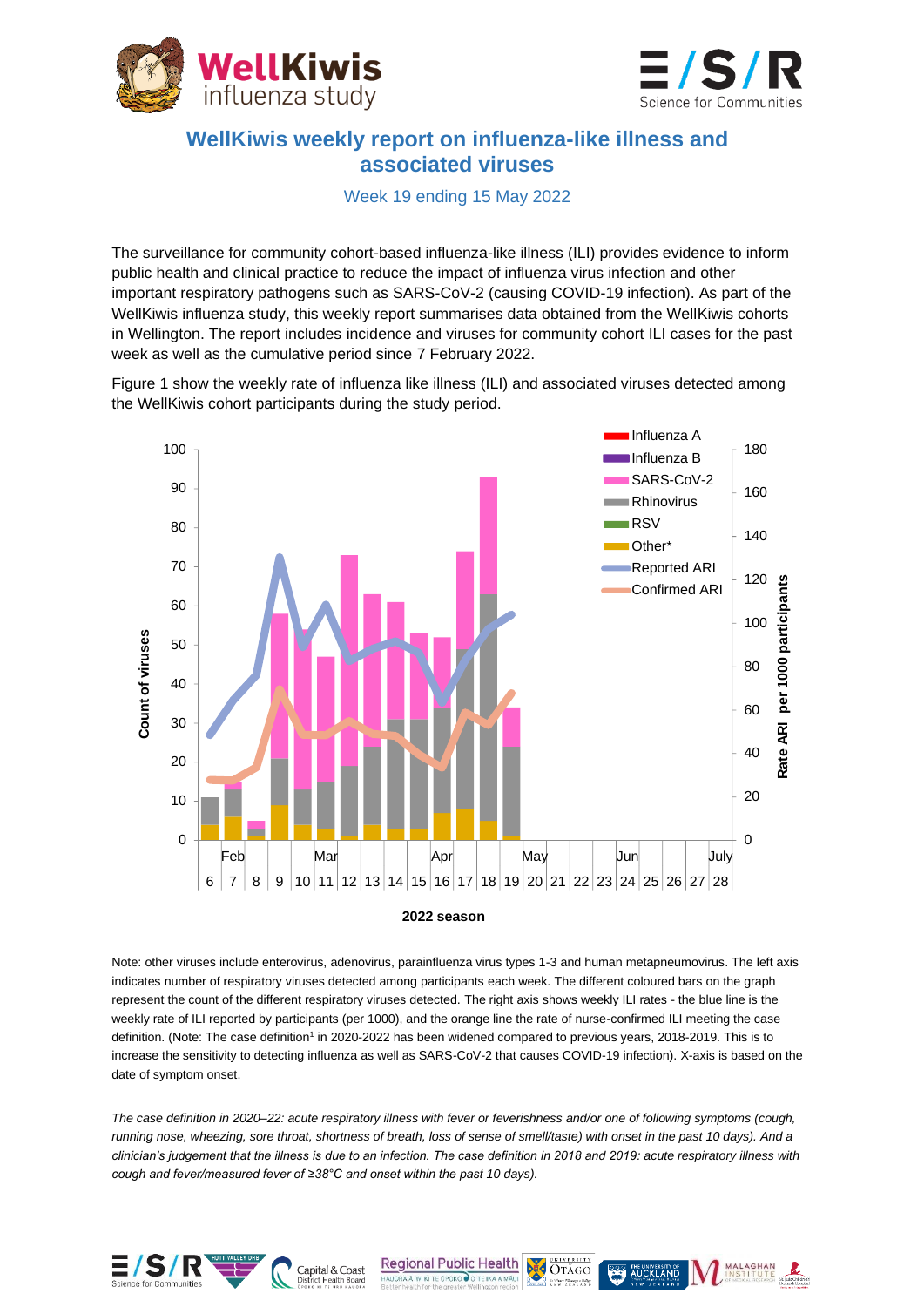



The WellKiwis cohort is an excellent platform to understand incidence, risk factors and household transmission caused by the Omicron variant of COVID-19 in our community.

Figure 2 shows weekly incidence rate of PCR-confirmed and/or RAT positive COVID-19 cases among the WellKiwis cohort participants during the study period.



 <sup>\*</sup>Note: X-axis is based on the date of test reporting of COVID-19 positive cases

| <b>Characteristics</b> | ARI cases among WellKiwis participants |                         | <b>COVID-19 cases among WellKiwis</b><br>participants |                                        |  |
|------------------------|----------------------------------------|-------------------------|-------------------------------------------------------|----------------------------------------|--|
|                        | <b>ARI Cases</b>                       | ARI incidence (per 100) | <b>COVID-19</b><br><b>Cases</b>                       | <b>COVID-19 incidence (per</b><br>100) |  |
| <b>Overall</b>         | 1639                                   | 65.6 (62.5, 68.7)       | 690                                                   | 23.7 (21.9, 25.5)                      |  |
| Age group (years)      |                                        |                         |                                                       |                                        |  |
| $\leq$ 1               | 322                                    | 134.3 (120.7, 149.0)    | 69                                                    | 24.7 (19.2, 31.1)                      |  |
| $1 - 4$                | 257                                    | 146.0 (129.5, 163.9)    | 64                                                    | 31.2 (24.1, 39.7)                      |  |
| $5 - 19$               | 189                                    | 59.4 (51.4, 68.3)       | 152                                                   | 41.0 (34.8, 47.9)                      |  |
| $20 - 34$              | 229                                    | 76.3 (67.0, 86.5)       | 90                                                    | 25.7 (20.7, 31.5)                      |  |
| $35 - 49$              | 429                                    | 70.7 (64.3, 77.5)       | 212                                                   | 29.9 (26.1, 34.2)                      |  |
| $50 - 64$              | 154                                    | 30.2 (25.6, 35.3)       | 73                                                    | 12.3 (9.6, 15.4)                       |  |
| $\geq 65$              | 52                                     | 22.9 (17.1, 30.0)       | 27                                                    | 10.2(6.7, 14.8)                        |  |
| Unknown                | $\overline{7}$                         |                         | 3                                                     |                                        |  |
| <b>Ethnicity</b>       |                                        |                         |                                                       |                                        |  |
| Māori                  | 191                                    | 91.4 (79.2, 104.8)      | 80                                                    | 32.8(26.1, 40.7)                       |  |
| Pacific peoples        | 49                                     | 73.4 (54.7, 96.3)       | 25                                                    | 32.1 (20.9, 47.1)                      |  |
| Asian                  | 105                                    | 61.0 (50.1, 73.6)       | 47                                                    | 23.4 (17.3, 31.0)                      |  |
| European and Other     | 1282                                   | 66.4 (62.9, 70.1)       | 537                                                   | 23.8 (21.9, 25.9)                      |  |
| Unknown                | 12                                     |                         | 1                                                     |                                        |  |
| <b>Sex</b>             |                                        | 1627                    |                                                       |                                        |  |
| Female                 | 984                                    | 70.3 (66.1, 74.7)       | 417                                                   | 25.5(23.2, 28.1)                       |  |
| Male                   | 650                                    | 66.5 (61.6, 71.6)       | 272                                                   | 23.8 (21.1, 26.8)                      |  |
| Unknown                | 5                                      |                         | 1                                                     |                                        |  |

Note: COVID cases include those participants with self-reported RAT positive, those with PCR-confirmed acute respiratory illness, and those participating in the household transmission study from whom any swab was PCR-confirmed.)



Regional Public Health DES OTAGO HAUORA Â IWI KI TE ŪPOKO O O TE IKA A MÂUI

Capital & Coast



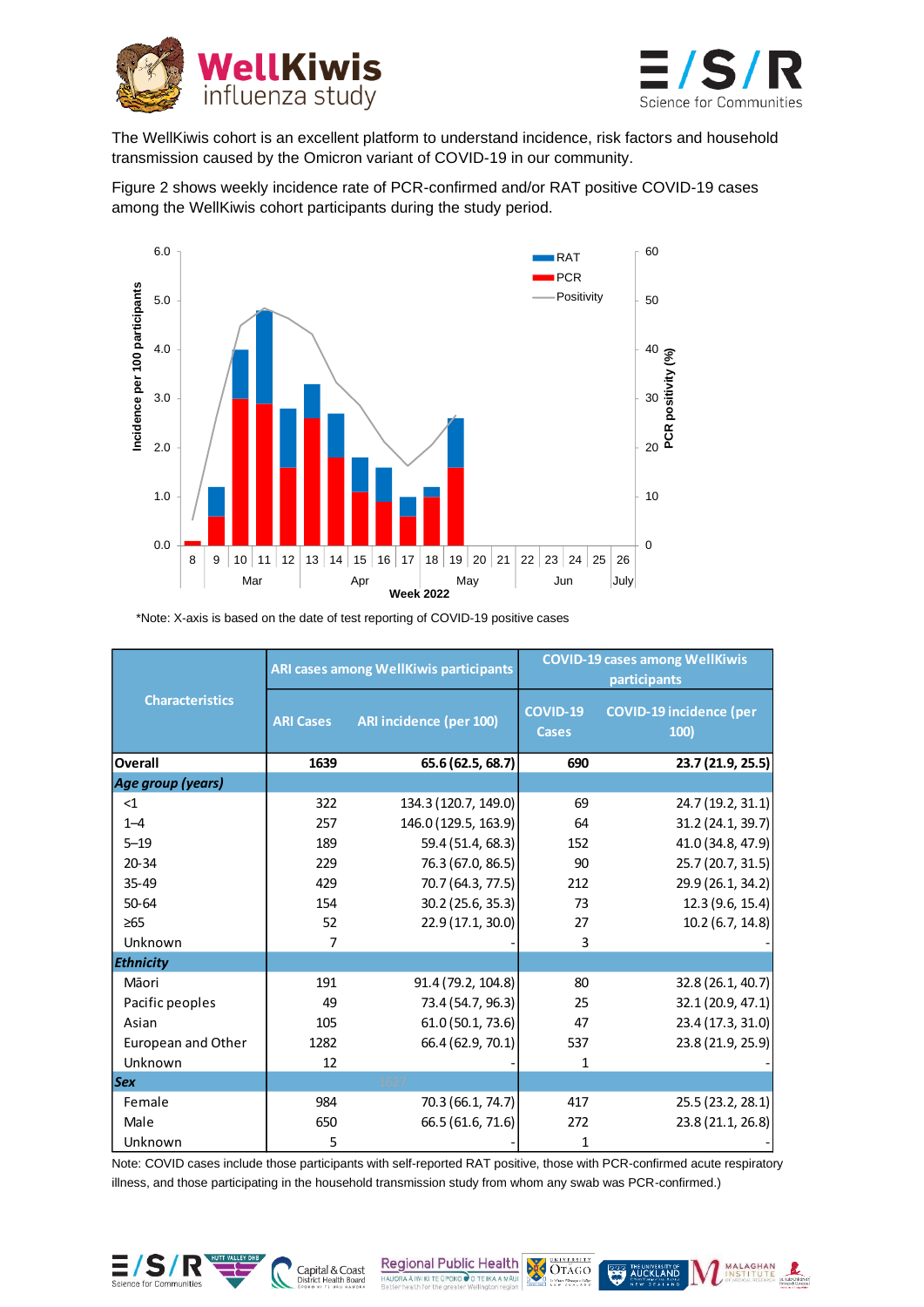



Tables 1 and 2 below indicate all swabs tested for SARS-Cov-2 and influenza and other noninfluenza respiratory viruses from week 6 (starting 7 February) to this week.

## **Table 1 Non-influenza respiratory viruses among ILI cases, since 7 February 2022**

| <b>Non-influenza respiratory viruses</b>  | <b>WellKiwis</b>  | <b>Wellkiwis</b> | <b>WellKiwis</b> | <b>Total</b> |
|-------------------------------------------|-------------------|------------------|------------------|--------------|
|                                           | <b>Households</b> | <b>Infants</b>   | <b>Adults</b>    |              |
| No. of specimens tested                   | 631               | 291              | 286              | 1208         |
| No. of positive specimens $(\%)^1$        | 308 (48.8)        | 204(70.1)        | 143 (50.0)       | 655          |
| Respiratory syncytial virus (RSV)         |                   |                  |                  | 0            |
| Parainfluenza 1 (PIV1)                    |                   |                  |                  |              |
| Parainfluenza 2 (PIV2)                    |                   | 0                |                  | 0            |
| Parainfluenza 3 (PIV3)                    |                   |                  |                  |              |
| Rhinovirus (RV)                           | <b>126</b>        | 157              | 9                | 292          |
| Adenovirus (AdV)                          |                   | 12               |                  | 21           |
| Human metapneumovirus (hMPV)              | 6                 | 11               |                  | 18           |
| Enterovirus                               |                   | 4                |                  | 8            |
| SARS-CoV-2                                | 174               | 34               | 134              | 342          |
| Single virus detection (% of positives)   | 298 (96.8)        | 190(93.1)        | 141 (98.6)       | 629          |
| Multiple virus detection (% of positives) | 10(3.2)           | 14(6.9)          | 2(1.4)           | 26           |

Note: The PCR positive cases only include those participants with acute respiratory illnesses.

## **Table 2 Influenza respiratory viruses among ILI cases, since 7 February 2022**

| <b>Influenza viruses</b>                         | <b>WellKiwis</b><br><b>Households</b> | <b>Wellkiwis</b><br><b>Infants</b> | <b>WellKiwis</b><br><b>Adults</b> | <b>Total</b> |
|--------------------------------------------------|---------------------------------------|------------------------------------|-----------------------------------|--------------|
| No. of specimens tested                          | 626                                   | 290                                | 285                               | 1201         |
| No. of positive specimens $(\%)^1$               | 0(0.0)                                | 0(0.0)                             | 0(0.0)                            | 0            |
| Influenza A                                      |                                       |                                    |                                   |              |
| A (not subtyped)                                 |                                       |                                    |                                   | 0            |
| A(H1N1)pdm09                                     |                                       |                                    |                                   | 0            |
| A(H1N1)pdm09 by PCR                              |                                       |                                    |                                   | 0            |
| A/Victoria/2570/2019 (H1N1)pdm09 - like          |                                       |                                    |                                   | 0            |
| A(H3N2)                                          |                                       |                                    |                                   | 0            |
| A(H3N2) by PCR                                   |                                       |                                    |                                   | 0            |
| A/Darwin/9/2021 (H3N2)-like virus                |                                       |                                    |                                   | 0            |
| Influenza B                                      |                                       |                                    |                                   |              |
| B (lineage not determined)                       |                                       |                                    |                                   | 0            |
| B/Yamagata lineage                               |                                       |                                    |                                   | 0            |
| B/Yamagata lineage by PCR                        |                                       |                                    |                                   | 0            |
| B/Phuket/3073/2013 - like                        |                                       |                                    |                                   | 0            |
| <b>B/Victoria lineage</b>                        |                                       |                                    |                                   | 0            |
| B/Victoria lineage by PCR                        |                                       |                                    |                                   | 0            |
| B/Austria/1359417/2021-like virus                |                                       |                                    |                                   | 0            |
| Influenza and non-influenza co-detection (% +ve) | 0                                     | 0                                  | 0                                 |              |

Positive specimens may be positive for more than one virus



Regional Public Health<br>
HAUGRA AWIKITE DOKO O TEIKA AMAU OTAGO Capital & Coast



MALAGHAN R